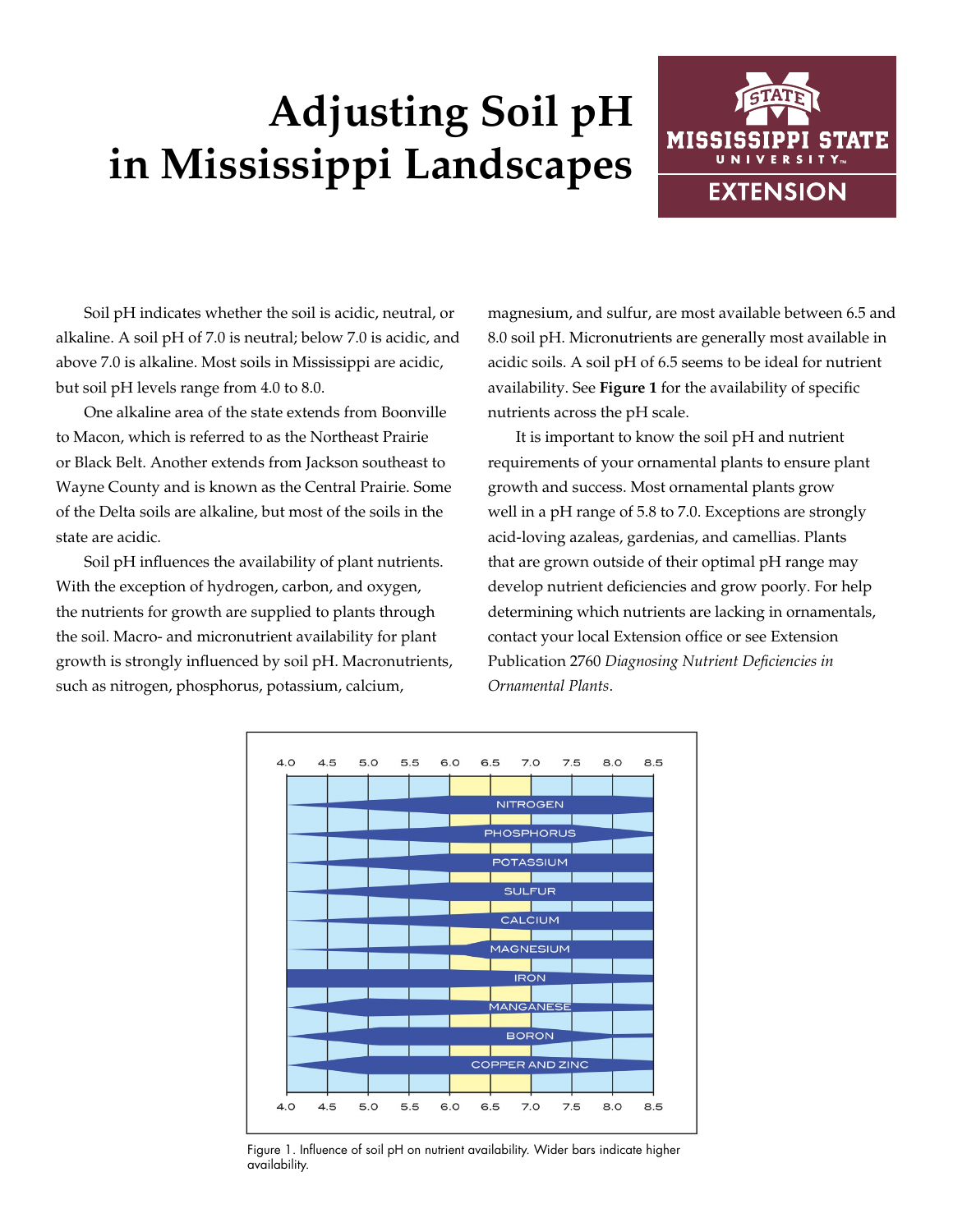In general, it is best to select plants that are adapted to your soil pH, rather than attempting to alter the soil. For information on the pH requirements of common landscape plants, contact your local county Extension office or see Extension Publication 2571 *Soil pH for Landscape Plants*.

### **Raising Soil pH**

Lime is added to make soils less acidic. The amount needed to adjust the soil pH to the desired point varies based on many factors. These include soil texture, organic matter, and many soil chemical properties.

### **Choosing a Lime Type**

Lime is available in several different forms. It can be purchased as a powder (ground or pulverized lime) or in a granular or pelletized form. The finer the lime is ground, the faster it will change the soil pH. The granular and pelletized forms have the benefit of being easier to apply through a fertilizer spreader. The pulverized form is much more likely to be very dusty and clog the equipment.

Lime also comes in several chemical forms. It can be calcium carbonate, dolomite, or hydrated lime. Dolomite and calcium carbonate are very similar in the effect they have on soil pH. Dolomite has the added benefit of supplying magnesium, a nutrient that may also be lacking in lower pH soils. Hydrated lime must be used with caution. It has a greater ability to neutralize acid in soils but also a greater potential to damage desirable plants.

Wood ash is generally less concentrated than lime but can raise the pH of a soil with repeated applications. Take care to keep wood ash away from plant roots and germinating seeds to avoid damaging desirable plants. Avoid applying large amounts of wood ash to avoid overliming and excessively high pH. Check the soil pH annually if wood ash is used as a liming material.

## **Applying Lime**

To determine how much lime you need to raise the soil pH, you should take a soil sample and follow the soil report recommendations. Information on soil testing is available at your county Extension office or online at *http://extension. msstate.edu/content/soil-testing*. If you know your soil pH and a soil test with a lime recommendation is unavailable, you may want to apply 5 pounds of lime per 100 square feet. This rate may change the soil pH by 0.5 to 1.0 unit.

Lime is most effective if it is mixed into the soil thoroughly. This can be done easily before planting. Incorporating lime into the soil may not be possible in existing turf or around established plants. In these cases, apply the lime to the soil surface and water it in.

The best results are achieved by applying lime 2–3 months before planting. This allows the lime time to properly neutralize the soil acidity. A good practice is to take soil samples in the fall to determine how much lime needs to be added for the following year.

#### **Lowering Soil pH**

Lowering soil pH is much more difficult than raising pH. In fact, it is nearly impossible to permanently decrease the pH of soils formed from high-calcium materials, like those found in Mississippi. Problem soils can be created where concrete or cement was buried around a new house, building, or road median. Again, it is best to select plant material that is adapted to the existing soil pH rather than trying to correct the soil.

Sulfur can be added to soils to temporarily lower pH. Soil bacteria break the sulfur down into sulfuric acid, which helps neutralize soil alkalinity. This process takes time and depends on how finely the sulfur was ground, the soil moisture, and the population of soil microbes. Sulfur is most effective if it can be incorporated into the soil. If that is not possible, it should be watered in. The soil pH will begin to rise again when the microbes have used up all of the sulfur that was applied. This means multiple applications must be made to maintain the pH at the desired level.

If you use sulfur, be sure to monitor plants for any damaging effect. *It is important not to add more than 2 pounds of sulfur per 100 square feet per year. It is best to split the applications, using one-half pound per 100 square feet every 3 months.* Adding sulfur too frequently or at an excessive rate can damage desirable plants. See **Table 1** for application estimates.

Aluminum sulfate is another soil amendment that is frequently used to lower soil pH. It is much fasteracting than elemental sulfur. It is readily available at most garden centers but is more expensive than sulfur. It requires about six times the amount of aluminum sulfate to provide the same effect as sulfur.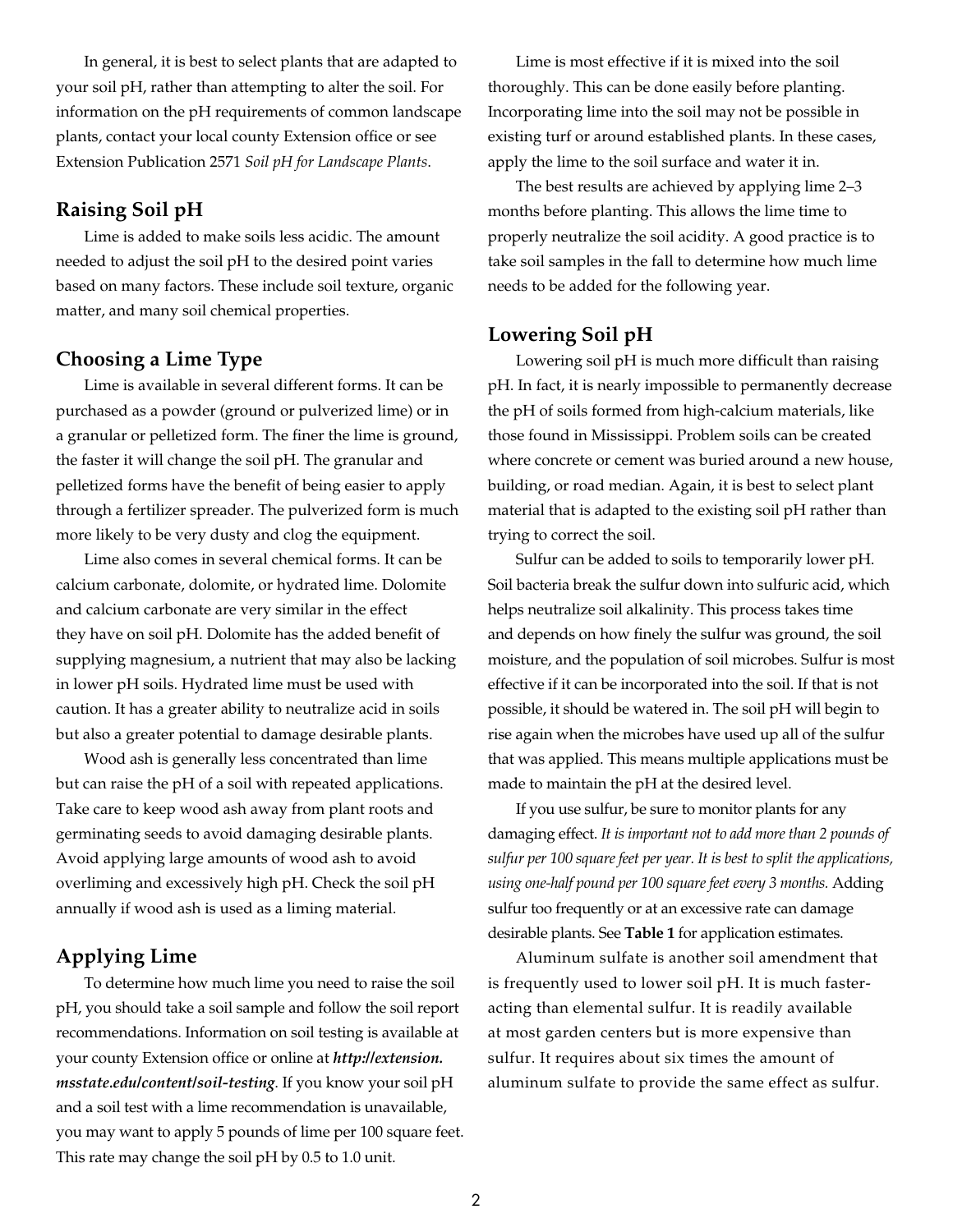It is generally best to mix the aluminum sulfate with water before applying it. Because excessive amounts of aluminum are toxic to plants, aluminum sulfate should never be applied at a rate greater than 5 pounds per 100 square feet. See **Table 1** for application estimates.

Avoid getting either product on desirable plant leaves, if possible, and wash leaves off immediately after application to avoid damage. *Take great care not to overapply sulfur or aluminum sulfate.* 

Amending your soil with organic materials such as compost, peat, or pine bark will affect the soil pH and has the added benefit of improving soil infiltration, fertility, and organic matter. Other fertilizers have an effect on soil pH, as well. See **Table 2** for more information.

About 6 weeks after adjusting the soil pH, take another soil sample to see if further adjustment is needed to reach the desired pH.

#### **References**

Pettry, D.E. 1977. "Soil Resource Areas of Mississippi." MAFES Information Sheet 1278.

Shober, A., C. Wiese, G. Denny. 2011. "Soil pH and the Home Landscape or Garden." UF-IFAS Extension Publication SL 256.

Williamson, J., M. Kluepfel, and B. Lippert. 2012. "Changing the pH of Your Soil." Clemson Cooperative Extension Publication HGIC 1650.

|                  | Sandy soils |                |                          |                          | Loamy soils     |                 |                   |                | <b>Clay soils</b> |                |                  |         |                 |                 |                 |                 |                  |
|------------------|-------------|----------------|--------------------------|--------------------------|-----------------|-----------------|-------------------|----------------|-------------------|----------------|------------------|---------|-----------------|-----------------|-----------------|-----------------|------------------|
|                  |             |                | <b>Target pH</b>         |                          |                 |                 | <b>Target pH</b>  |                |                   |                | <b>Target pH</b> |         |                 |                 |                 |                 |                  |
|                  |             |                | 6.5                      | 6                        | 5.5             | 5               | 4.5               | 6.5            | 6                 | 5.5            | 5                | 4.5     | 6.5             | $\ddot{\circ}$  | 5.5             | 5               | 4.5              |
| <b>Sulfur</b>    | Existing pH | 8              | $\overline{2}$           | $*2\frac{2}{3}$          | $*3\frac{1}{3}$ | $*_{4}$         | * $4\frac{2}{3}$  | $*3$           | $*_{4}$           | $*5$           | $*6$             | $*7$    | $*4\frac{1}{2}$ | $*6$            | $*7\frac{1}{2}$ | $*9$            | $*10\frac{1}{2}$ |
|                  |             | 7.5            | $1\frac{1}{3}$           | 2                        | $*2\frac{2}{3}$ | $*3\frac{1}{3}$ | $*_{\mathcal{A}}$ | $\overline{2}$ | $*3$              | $*_{4}$        | $*5$             | $*6$    | $*3$            | $*4\frac{1}{2}$ | $*6$            | $*7\frac{1}{2}$ | $*9$             |
|                  |             | 7              | $\frac{2}{3}$            | $1\frac{1}{3}$           | $\overline{2}$  | $*23$           | $*3\frac{1}{3}$   |                | $\overline{2}$    | $*3$           | $*_{4}$          | $*5$    | $1\frac{1}{2}$  | $*3$            | $*4\frac{1}{2}$ | $*6$            | $*7\frac{1}{2}$  |
|                  |             | 6.5            | $\Omega$                 | $\frac{2}{3}$            | $1\frac{1}{3}$  | $\overline{2}$  | $*2\frac{2}{3}$   | $\mathbf 0$    |                   | $\overline{2}$ | $*3$             | $*_{4}$ | $\Omega$        | $1\frac{1}{2}$  | $*3$            | $*4\frac{1}{2}$ | $*6$             |
|                  |             | 6              | $\Omega$                 | $\mathbf 0$              | $\frac{2}{3}$   | $1\frac{1}{3}$  | $\overline{2}$    | $\overline{O}$ | $\overline{0}$    |                | $\overline{2}$   | $*3$    | $\Omega$        | $\circ$         | $1\frac{1}{2}$  | $*3$            | $*4\frac{1}{2}$  |
| Aluminum sulfate | Existing pH | 8              | $*12$                    | $*16$                    | $*20$           | $*24$           | $*28$             | $*18$          | $*24$             | $*30$          | $*36$            | $*42$   | $*27$           | $*36$           | $*45$           | $*54$           | $*63$            |
|                  |             | 7.5            | $*8$                     | $*12$                    | $*16$           | $*20$           | $*24$             | $*12$          | $*18$             | $*24$          | $*30$            | $*36$   | $*18$           | $*27$           | $*36$           | $*45$           | $*54$            |
|                  |             | $\overline{7}$ | $\overline{\mathcal{A}}$ | $*8$                     | $*12$           | $*16$           | $*20$             | $*6$           | $*12$             | $*18$          | $*24$            | $*30$   | $*9$            | $*18$           | $*27$           | $*36$           | $*45$            |
|                  |             | 6.5            | $\mathbf 0$              | $\overline{\mathcal{A}}$ | $*8$            | $*12$           | $*16$             | $\mathbf 0$    | $*6$              | $*12$          | $*18$            | $*24$   | $\overline{O}$  | $*9$            | $*18$           | $*27$           | $*36$            |
|                  |             | 6              | 0                        | 0                        | 4               | $*8$            | $*12$             | $\mathbf 0$    | $\mathbf 0$       | $*6$           | $*12$            | $*18$   | $\Omega$        | $\mathbf 0$     | $*9$            | $*18$           | $*27$            |

#### **Table 1. Pounds of sulfur or aluminum sulfate needed to lower soil pH.**

\* Do not apply more than ½ lb per 100 ft2 every 3 months (2 lb per 100 ft2 of sulfur per year). If more is needed, split the applications and apply over multiple years.

\* Do not apply more than 5 lb per 100 ft2 of aluminum sulfate in a single application. If more is needed, split the applications.

Caution: This information is for educational and preliminary planning purposes only. Use this table only as a guide. The user assumes the risk of using or otherwise relying on the output of the table. The Mississippi State University Extension Service does not warranty the functionality of the table and concedes that errors can or will be discovered or corrected. MSU Extension does not warranty the accuracy or completeness of any output from the table. The table, its use, and its output is provided "as is" and without any expressed or implied warranty, including merchantability or fitness for a particular purpose. The Mississippi State University Extension Service is not bound by any table output and is not responsible for use or reliance on any such output.